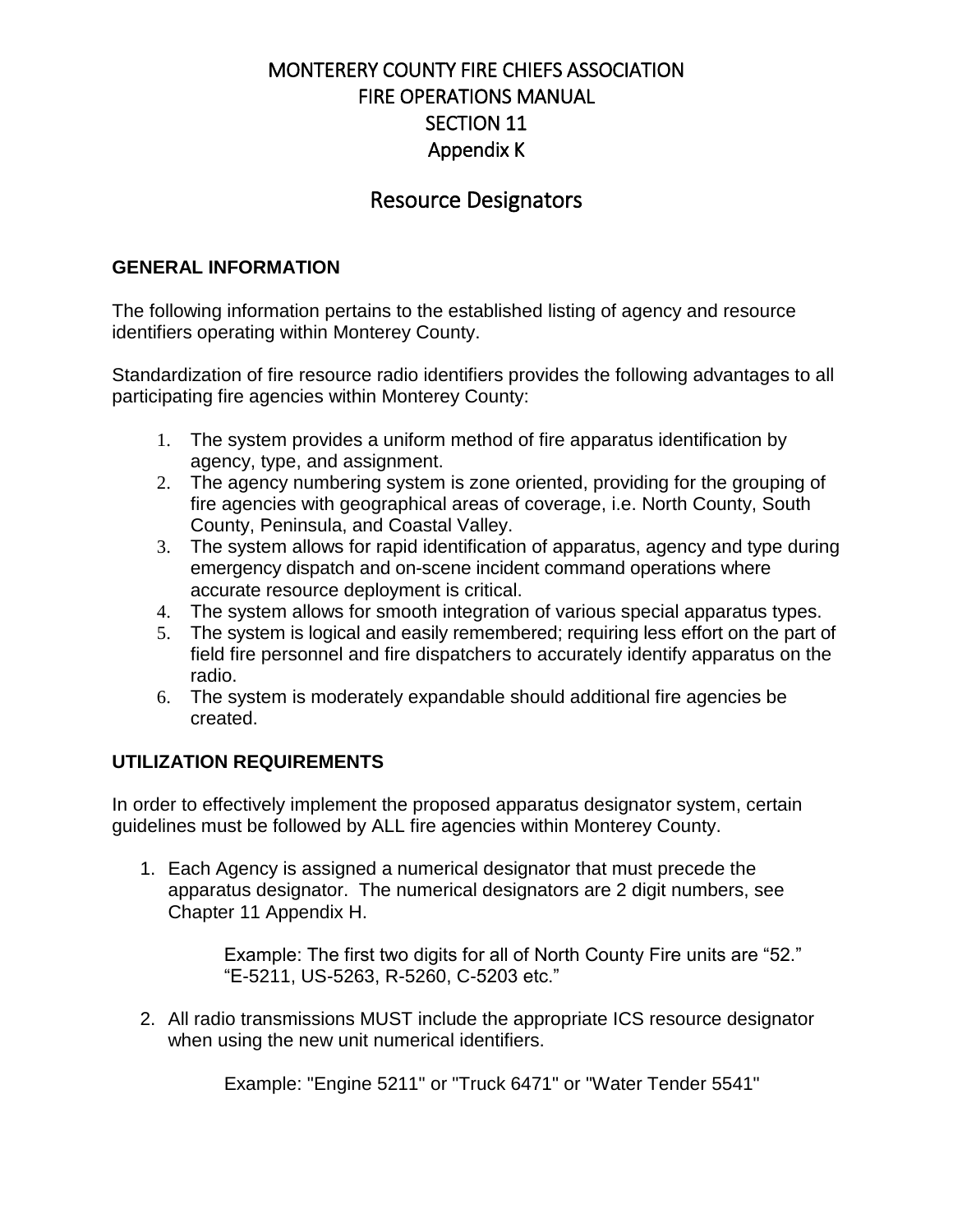### Resource Designators

3. Chief Officers are assigned permanent unit identifiers.

Example: "Chief 8500" = King City Fire Chief

4. The first number within a resource series (i.e. 10, 20, 30, etc.) may be utilized to denote reserve Type 1 engines as assigned per station.

Example: The designator "Engine 5210" identifies the Type I engine located at North County Fire Station 1.

5. When agency apparatus assigned to one station is permanently transferred to another station assignment, the unit designator remains at that station and does not accompany the apparatus on its move. The apparatus moving to a new station will assume a new designator upon relocation.

Example: The designator "Engine 5311" will always remain at Salinas Fire Station 1.

Temporary assignments, such as station coverage are not affected by this change.

6. If two pieces of apparatus of the same two type are assigned to a single station, and that agency has several additional stations, then that apparatus should be numbered in this manner:

Example: 1<sup>st</sup> Type 1 engine assigned to Station 1 = "Engine 5211" 2<sup>nd</sup> Type 1 engine assigned to Station 1 = "Engine 5221"

Type I engine assigned to Station  $2 =$  "Engine 5212" Type I engine assigned to Station 3 = "Engine 5213"

7. Specialized units (i.e. patrols, squads, utilities, foam units, air cascade units, etc.) may be numbered within their respective group in any order, regardless of station assignment.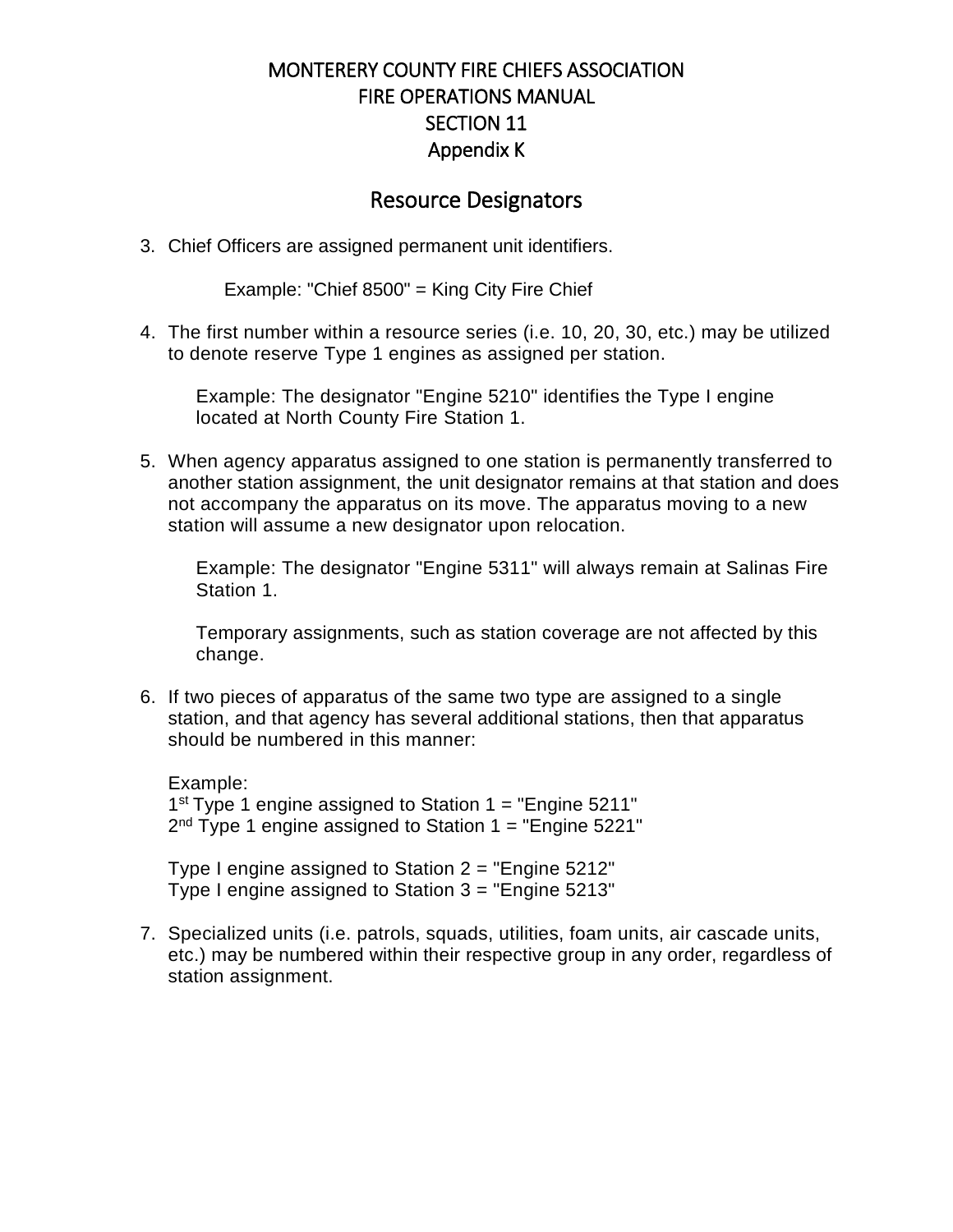# Resource Designators

### **RESOURCE DESIGNATORS**

All fire apparatus call signs have a type designator that is used verbally on the radio. If an engine is an ALS response unit, it will be designated as "Medic Engine" or ME.

Example: ME5311 - Salinas Fire Department Medic Engine Station 1

### **APPARATUS SERIES 00-09**

**Description** 

Agency fire officers and command staff. Lowest number denotes higher rank.

### Resource Designators

- 1. "Chief'
- 2. "Battalion

### **Examples**

- 1. "Chief 5200" North County Fire Chief
- 2. "Chief 5201" North County Fire Division Chief

### **APPARATUS SERIES 10-19**

### **Description**

Denotes ICS Type I engines exclusively.

### Resource Designators

1. "Engine"

### **Examples**

- 1. "Engine 5211" = North County Fire Type I Engine #1 or
- 2. "Engine 5212" = North County Fire Type I Engine out of Station 2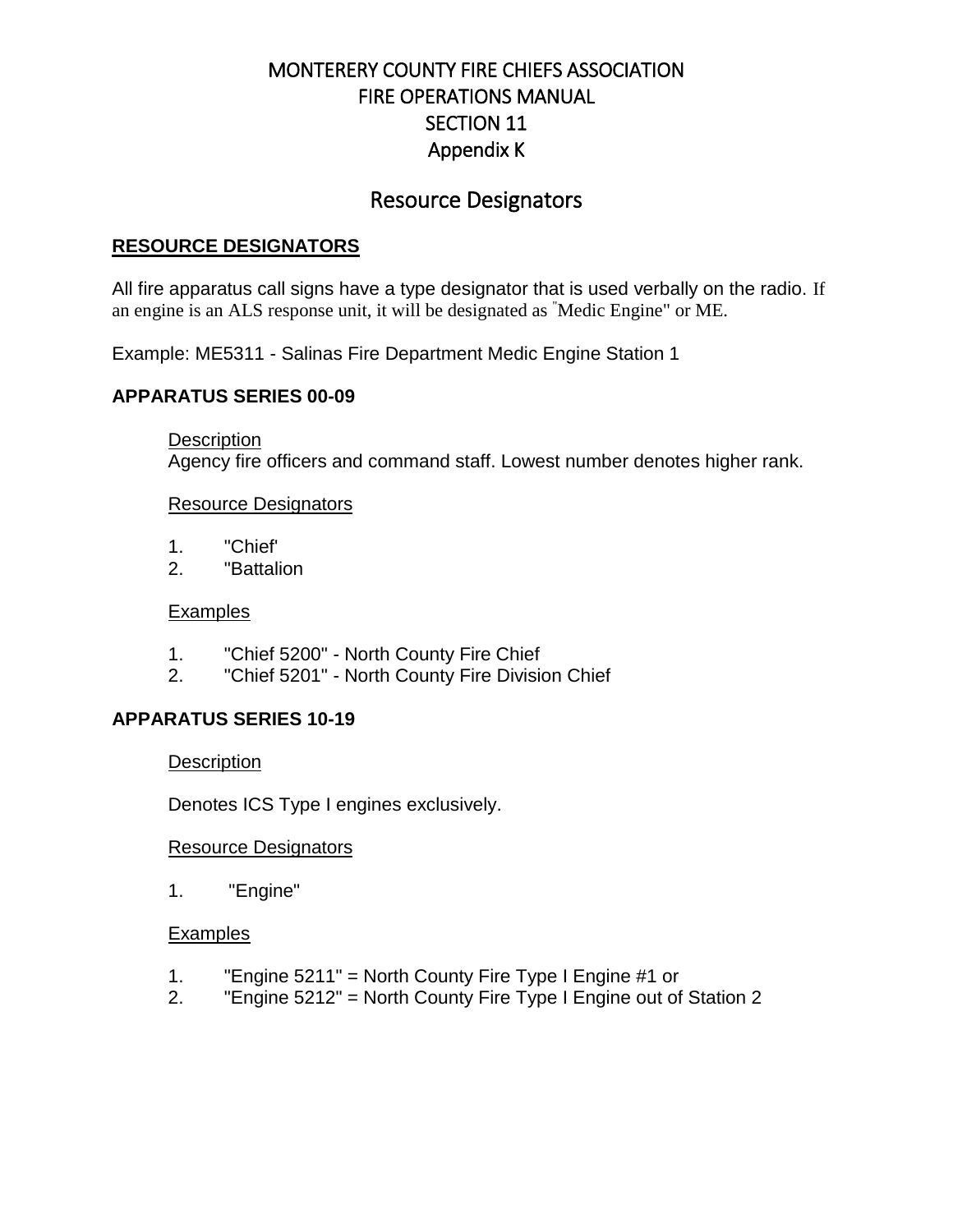# Resource Designators

### **APPARATUS SERIES 20-29**

#### **Description**

Denotes ICS Type I or II engines. This allows the flexibility of having two Type I engines assigned to the same station within an agency having two or more stations.

#### Resource Designator

1. "Engine"

### **Example**

- 1. "Engine 5221" = North County Fire Type II Engine #1, or
- 2. "Engine 5221" = North County Fire  $2<sup>nd</sup>$  Type I out of Station 1

### **APPARATUS SERIES 30-39**

### **Description**

Denotes ICS Type III.

### Resource Designator

1. "Engine"

### Example

1. "Engine 5231" = North County Fire Type III/IV Engine #1

### **APPARATUS SERIES 40-49**

### **Description** Denotes mobile water tenders with limited firefighting capabilities.

### Resource Designators

1. "Water Tender"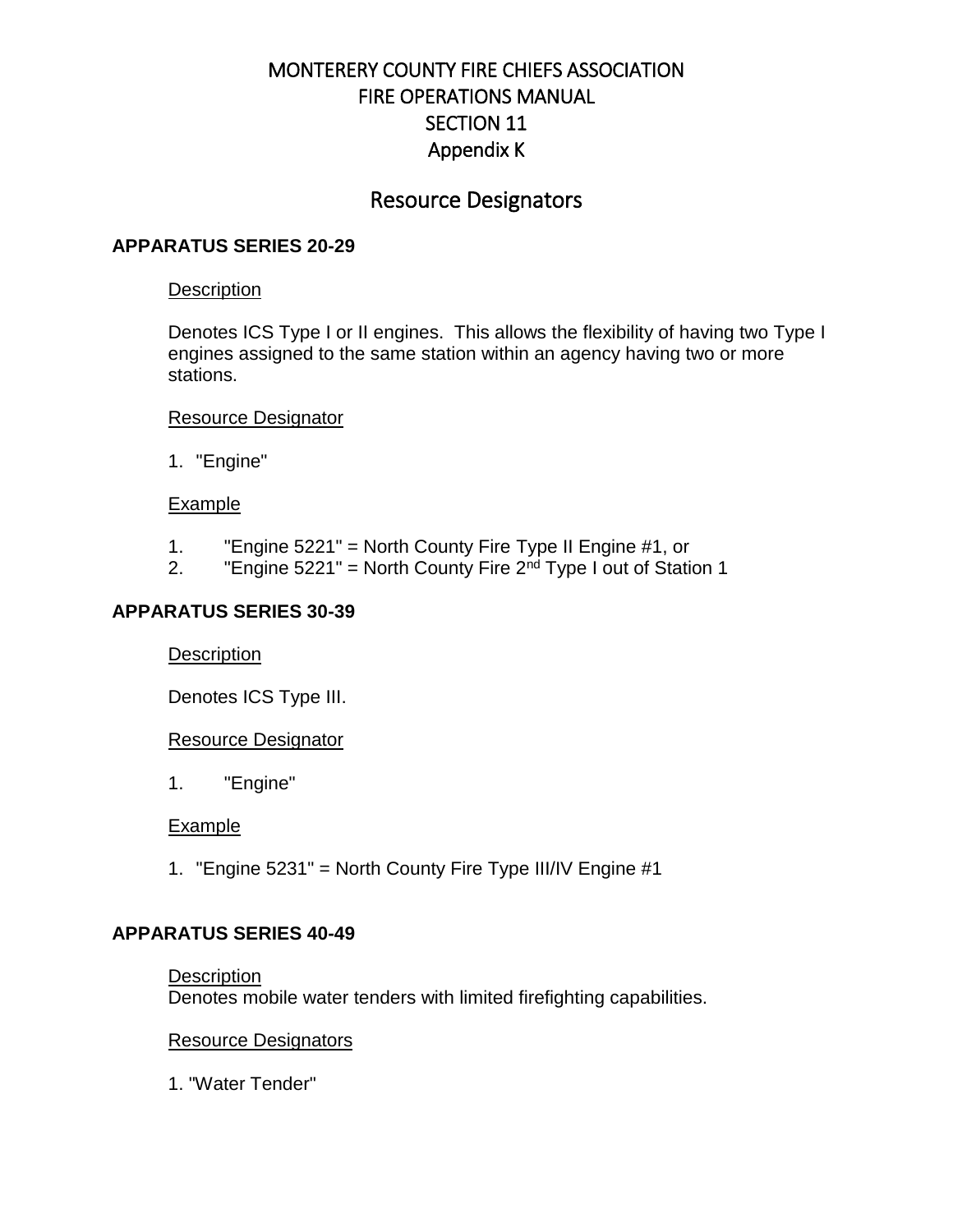# Resource Designators

### **Examples**

1. "Water Tender 5241" = North County Fire Water Tender #1

### **APPARATUS SERIES 50-59**

### **Description**

Type 4, Type 5 and Type 6 Engines and Apparatus with limited or specialized firefighting capabilities; small water tank, foam, pump and hose (i.e. patrols, foam units, quick attacks, etc.)

#### Resource Designators

- 1. Engine
- 2. Patrol
- 3. Crash
- 4. Drychem

### **Examples**

- 1. "Patrol 5251" = North County Fire Patrol #1 (Pickup with a skid pump)
- 2. "Engine 5252" = North County Type 6 Engine

### **APPARATUS SERIES 60-69**

### **Description**

Denotes ambulances, rescues, squads, and other specialized fire response vehicles without firefighting capability (i.e. water tank, pump, and hose)

#### Resource Designators

- 1. "Ambulance"
- 2. "Rescue"
- 3. "Squad"

### **Examples**

- 1. "Rescue 5261" = North County Fire Rescue #1, or
- 2. "Rescue 5262" = North County Fire Rescue out of Station 2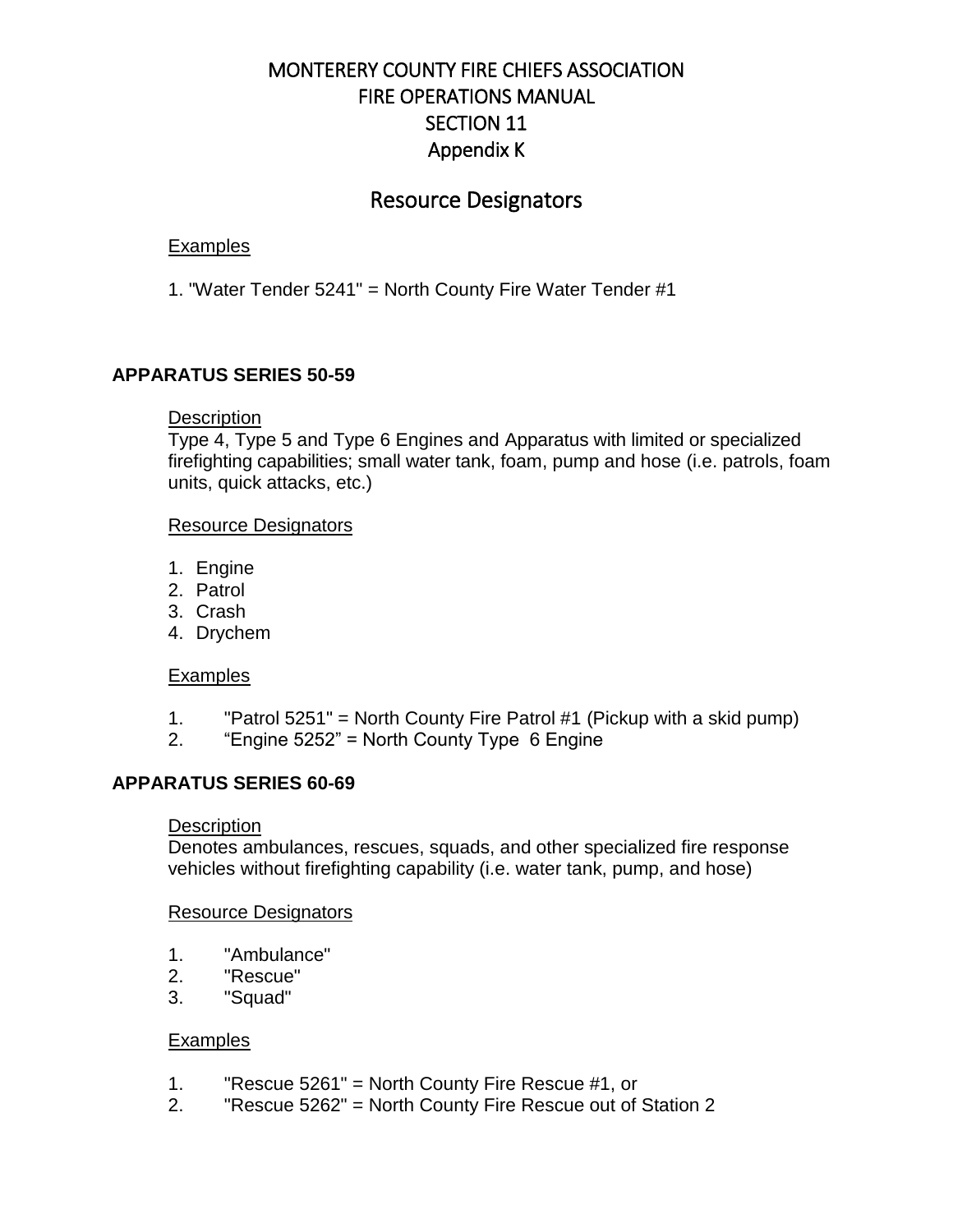# Resource Designators

### **APPARATUS SERIES 70-79**

#### **Description**

Denotes aerial ladder/platform trucks; including tractor-trailer ladder carriers, single chassis aerials and Telesquirts.

### Resource Designators

1. "Truck"

### **Examples**

1. "Truck 5271" = North County Fire Truck #1

### **APPARATUS SERIES 80-89**

### **Description**

Denotes assigned fire prevention and miscellaneous staff and officers

### Resource Designators

- 1. "Prevention"
- 2. "Training"
- 3. "Admin"

#### **Examples**

- 1. "Prevention 5281" = North County Fire Prevention Officer #1
- 2. "Training 5285" = North County Fire Training Officer
- 3. "Admin 5286" = North County Fire Administrative Officer

### **APPARATUS SERIES 90-99**

#### **Description**

Denotes specialized support and transportation vehicles without any firefighting capabilities.

### Resource Designators